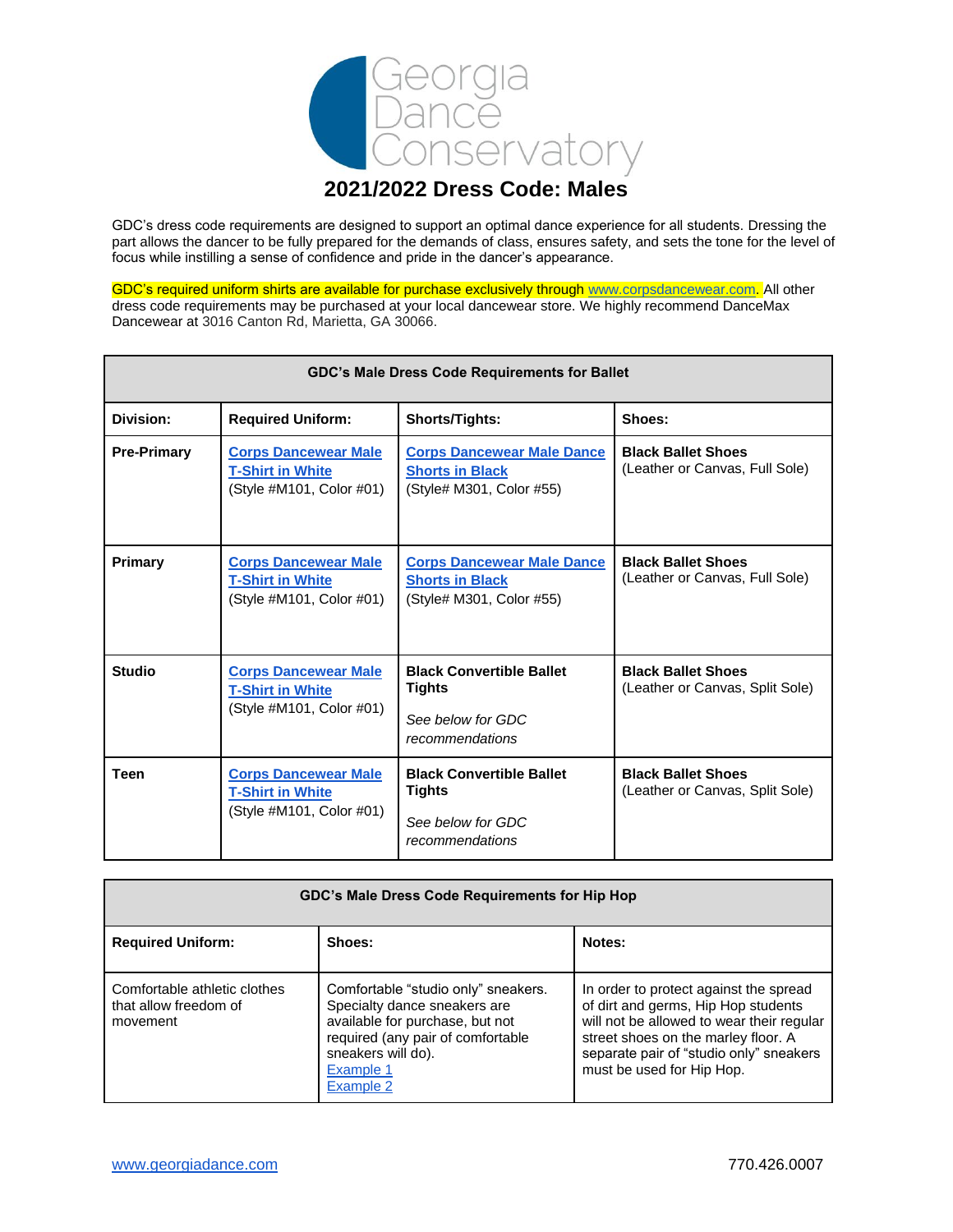

| GDC's Male Dress Code Requirements for Jazz/Contemporary |                                                                                                                                                                                                                                                                     |                                                                                                                     |
|----------------------------------------------------------|---------------------------------------------------------------------------------------------------------------------------------------------------------------------------------------------------------------------------------------------------------------------|---------------------------------------------------------------------------------------------------------------------|
| <b>Division:</b>                                         | <b>Required Uniform:</b>                                                                                                                                                                                                                                            | Shoes:                                                                                                              |
| <b>Primary</b><br>(for Ballet/Jazz<br>Combo Class)       | <b>Corps Dancewear Male T-Shirt in White</b><br>(Style #M101, Color #01)                                                                                                                                                                                            | <b>Black Leather Split Sole Jazz Shoe:</b><br>Bloch Style #S0497 or SoDanca Style<br>#JZ76                          |
|                                                          | <b>Corps Dancewear Male Dance Shorts in Black</b><br>(Style# M301, Color #55)                                                                                                                                                                                       | We recommend going to get fitted in<br>person at DanceMax Dancewear.                                                |
| <b>Studio</b>                                            | <b>Corps Dancewear Male T-shirt in Black (Style</b><br>#M101, Color #55) or White (Style #M101, Color<br>#55)                                                                                                                                                       | <b>Black Leather Split Sole Jazz Shoe:</b><br>Bloch Style #S0497 or SoDanca Style<br>#JZ76                          |
|                                                          | Corps Dancewear Male Dance Shorts in Black<br>(Style# M301, Color #55)<br>or<br>Jogger like athletic pants in black<br>Example 1, Example 2                                                                                                                         | We recommend going to get fitted in<br>person at DanceMax Dancewear.                                                |
| <b>Teen</b>                                              | <b>Corps Dancewear Male T-shirt in</b><br>Black (Style #M101, Color #55) or<br>White (Style #M101, Color #55)<br><b>Corps Dancewear Male Dance Shorts in Black</b><br>(Style# M301, Color #55)<br>or<br>Jogger like athletic pants in black<br>Example 1, Example 2 | Contemporary is typically taken barefoot.<br>Your instructor will specify if they<br>recommend additional footwear. |

| GDC's Male Dress Code Requirements for Tap         |                                                                                                                                                           |                                                                                                                                                    |
|----------------------------------------------------|-----------------------------------------------------------------------------------------------------------------------------------------------------------|----------------------------------------------------------------------------------------------------------------------------------------------------|
| Division:                                          | <b>Required Uniform:</b>                                                                                                                                  | Shoes:                                                                                                                                             |
| <b>Primary</b><br>(for Ballet/Tap)<br>Combo Class) | <b>Corps Dancewear Male T-Shirt in White</b><br>(Style #M101, Color #01)<br><b>Corps Dancewear Male Dance Shorts in Black</b><br>(Style# M301, Color #55) | <b>Black Leather Oxford Lace up Tap</b><br>Shoe:<br>Example 1<br>Example 2<br>We recommend going to get fitted in<br>person at DanceMax Dancewear. |
| <b>Studio &amp; Teen</b>                           | Comfortable athletic clothes that allow for freedom<br>of movement                                                                                        | <b>Black Leather Oxford Lace up Tap</b><br>Shoe:<br>Example 1<br>Example 2<br>We recommend going to get fitted in<br>person at DanceMax Dancewear. |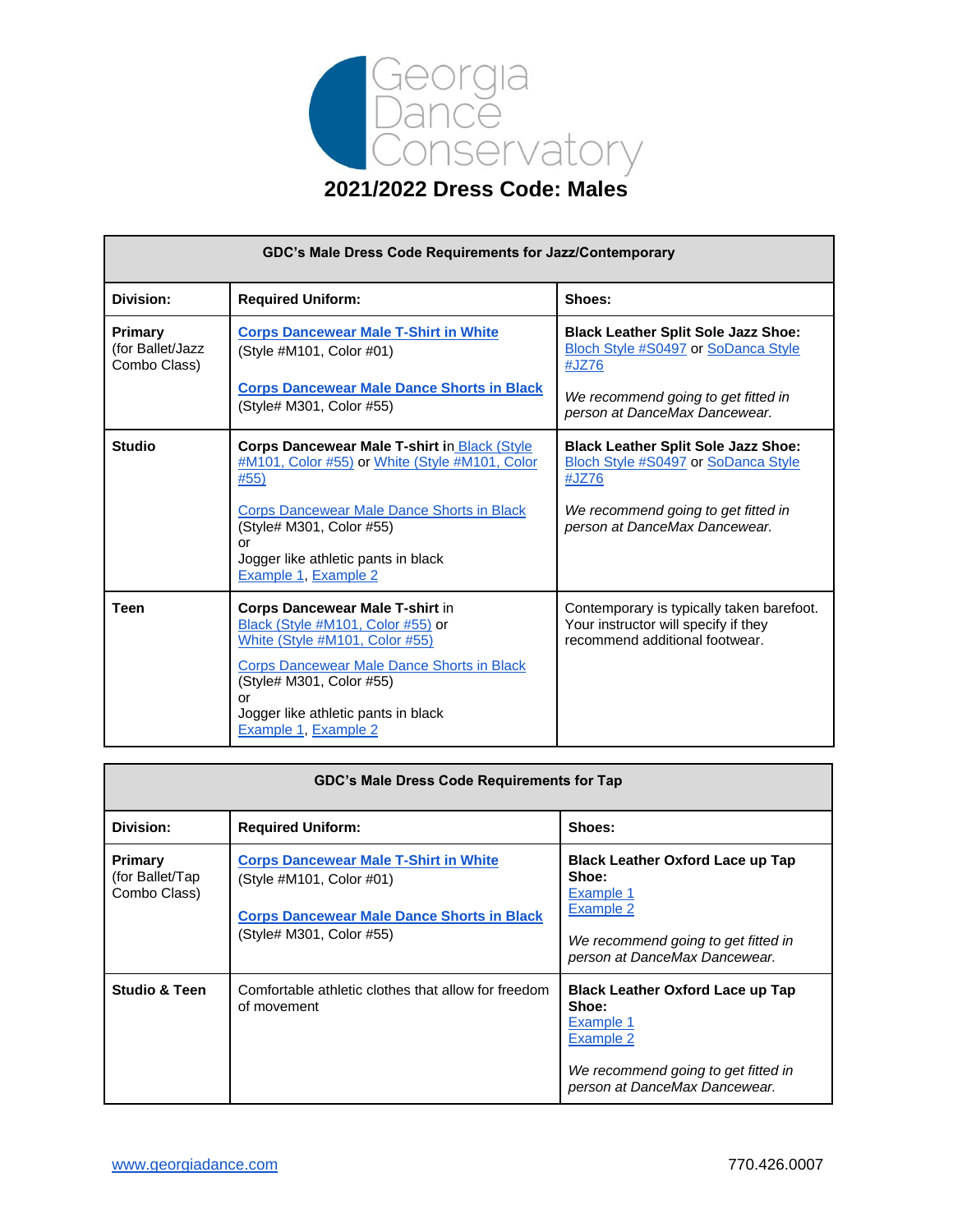

| GDC's Male Dress Code Requirements for Company Division Dancers |                                                                                                                              |                                                                                                                                                                                                                                             |                                                                                                                                                                                                                                                                               |
|-----------------------------------------------------------------|------------------------------------------------------------------------------------------------------------------------------|---------------------------------------------------------------------------------------------------------------------------------------------------------------------------------------------------------------------------------------------|-------------------------------------------------------------------------------------------------------------------------------------------------------------------------------------------------------------------------------------------------------------------------------|
| Division:                                                       | <b>Uniform</b>                                                                                                               | <b>Shoes</b>                                                                                                                                                                                                                                | Other:                                                                                                                                                                                                                                                                        |
| <b>PTI-PTII</b>                                                 | <b>Corps Dancewear Male T-</b><br><b>Shirt in Baby Blue</b><br>(Style #M101, Color #26)<br>Black convertible ballet tights.  | Black ballet shoes, leather or<br>canvas, full or split sole<br><b>Black Leather Split Sole Jazz</b><br>Shoe:<br>Bloch Style #S0497 or<br>SoDanca Style #JZ76                                                                               |                                                                                                                                                                                                                                                                               |
| <b>ATI-ATII</b>                                                 | <b>Corps Dancewear Male T-</b><br><b>Shirt in Royal Blue</b><br>(Style #M101, Color #38)<br>Black convertible ballet tights. | Black ballet shoes, leather or<br>canvas, full or split sole<br><b>Black Leather Split Sole Jazz</b><br>Shoe:<br>Bloch Style #S0497 or<br>SoDanca Style #JZ76                                                                               |                                                                                                                                                                                                                                                                               |
| <b>ATIII-ATIV</b>                                               | <b>Corps Dancewear Male T-</b><br><b>Shirt in Navy</b><br>(Style #M101, Color #38)<br>Black convertible ballet tights.       | Black ballet shoes, leather or<br>canvas, full or split sole<br><b>Black Leather Split Sole Jazz</b><br>Shoe:<br>Bloch Style #S0497 or<br>SoDanca Style #JZ76<br><b>ATIV Contemporary:</b><br>Black cotton crew-cut socks<br><b>Example</b> | <b>ATIV for Contemporary:</b><br><b>Corps Dancewear Male T-</b><br>shirt in Black (Style #M101,<br>Color #55)<br><b>Corps Dancewear Male</b><br><b>Dance Shorts in Black</b><br>(Style# M301, Color #55) or<br>Jogger like athletic pants in<br>black<br>Example 1, Example 2 |
| THI-THII                                                        | <b>Corps Dancewear Male T-</b><br><b>Shirt in Wine</b><br>(Style #M101, Color #38)<br>Black convertible ballet tights.       | Black ballet shoes, leather or<br>canvas, full or split sole<br><b>Black Leather Split Sole Jazz</b><br>Shoe:<br>Bloch Style #S0497 or<br>SoDanca Style #JZ76<br><b>Contemporary: Black cotton</b><br>crew-cut socks Example                | Contemporary:<br><b>Corps Dancewear Male T-</b><br>shirt in Black (Style #M101,<br>Color #55)<br><b>Corps Dancewear Male</b><br><b>Dance Shorts in Black</b><br>(Style# M301, Color #55) or<br>Jogger like athletic pants in<br>black<br>Example 1, Example 2                 |

|          | <b>Additional Dress Code Requirements (Males)</b>                                              |
|----------|------------------------------------------------------------------------------------------------|
|          | An appropriate "cover up" (i.e. additional clothing that fully covers the dancer's uniform) is |
| Cover Up | required when coming to and from the studio. Please do not allow your dancer to walk           |
|          | outside in only their leotard and tights. DANCE SHOES SHOULD NEVER BE WORN                     |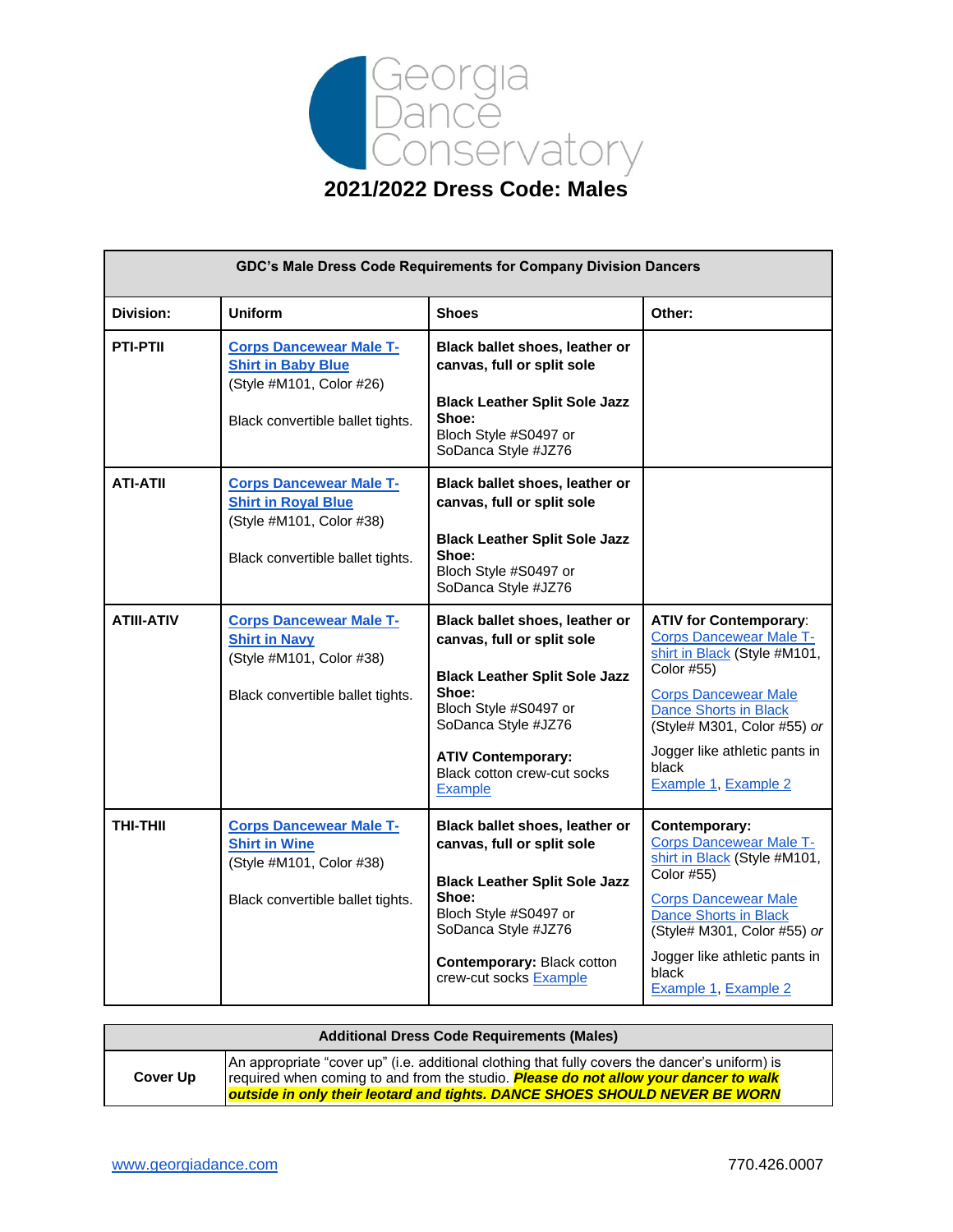

# **2021/2022 Dress Code: Males**

|                      | <b>OUTSIDE THE STUDIO.</b>                                                                                                                                                                                                                               |
|----------------------|----------------------------------------------------------------------------------------------------------------------------------------------------------------------------------------------------------------------------------------------------------|
| Hair                 | Longer hair must be neatly secured out of face with a hair tie, hairband, or bandana.                                                                                                                                                                    |
| <b>Jewelry</b>       | Only small earrings allowed; no watches, or other jewelry (necklaces, bracelets, or rings)<br>allowed.                                                                                                                                                   |
| <b>Nails</b>         | Fingernails should be kept trimmed to a reasonable length.                                                                                                                                                                                               |
| <b>Deodorant</b>     | Deodorant is highly recommended for dancers 10 and older; spray deodorant is encouraged.                                                                                                                                                                 |
| <b>Undergarments</b> | Young boys 9 and younger should wear normal undergarments. Male dancers 10 and older<br>wearing ballet tights or form fitting pants for any class are required to wear a dance belt<br>underneath. See below for more information regarding dance belts. |

### **GDC's Required Uniforms:** (purchased exclusively through www.corpsdancewear.com)

This year, GDC is partnering with dance uniform specialists [Corps Dancewear](https://www.corpsdancewear.com/) to provide all of our ballet students with high quality dancewear that meets the GDC dress code standards. GDC's required uniforms may be purchased exclusively online at [www.corpsdancewear.com](http://www.corpsdancewear.com/) and will be shipped directly to your home. **Use the discount code GDC for 20% off on all GDC required uniform purchases.**

### **Ballet Shoes:**

Ballet shoes should fit snugly to the dancer's foot with no "growing room" (which can be a *serious* tripping hazard during class), but not so tight as to cause scrunched up toes. Ballet shoes come in leather or canvas materials, and can either be a full sole or a split sole. Both leather and canvas ballet shoes will stretch a bit when worn.

### **Dance Sneakers:**

Dance sneakers should fit snugly to the dancer's foot with very little "growing room" (which can be a *serious* tripping hazard during class), but not so tight as to cause scrunched up toes. Dance sneakers are made of material such as leather and neoprene and will stretch a bit when worn. Dance sneakers can be worn with or without socks. If you are purchasing specialty dance sneakers, we highly recommend going to get fitted in person at a dancewear store.

### **Jazz Shoes:**

Jazz shoes should fit snugly to the dancer's foot with no "growing room" (which can be a *serious* tripping hazard during class), but not so tight as to cause scrunched up toes. Jazz shoes are made of material such as leather and neoprene and will stretch a bit when worn. We highly recommend going to get fitted in person at a dancewear store.

# **Tap Shoes:**

Tap shoes are a specialty shoe that should be fitted in person at a dancewear store. Tap shoes with too much "growing room" will slip off a dancer's foot during class. Oxford lace up style tap shoes can be worn with or without socks (socks should be very thin).

# **Men's Ballet Tights:**

Men's ballet tights are much thicker than women's. Whereas women's ballet tights are transparent, men's tights should be mostly (if not 100%) opaque. Men's ballet tights should be pulled all the way up when worn (i.e. waistband pulled up to chest) with the extra material folded over an additional elastic waistband. If the crotch is sagging or knees are baggy, the tights are too low or may be too small. If you are in between sizes, it is recommended to purchase tights the size up to allow room to fold the tights over the elastic waistband. "Convertible tights" (tights with a hole in the bottom) should be purchased so the dancer can easily access their bare feet when needed by simply rolling up the tights.

● [Men's Tights Example 1](https://www.discountdance.com/dancewear/style_B92_html?pid=25130&shop=Style&rfilter=Age%23Boys%3ACategory%23Tights&SID=1466478590)